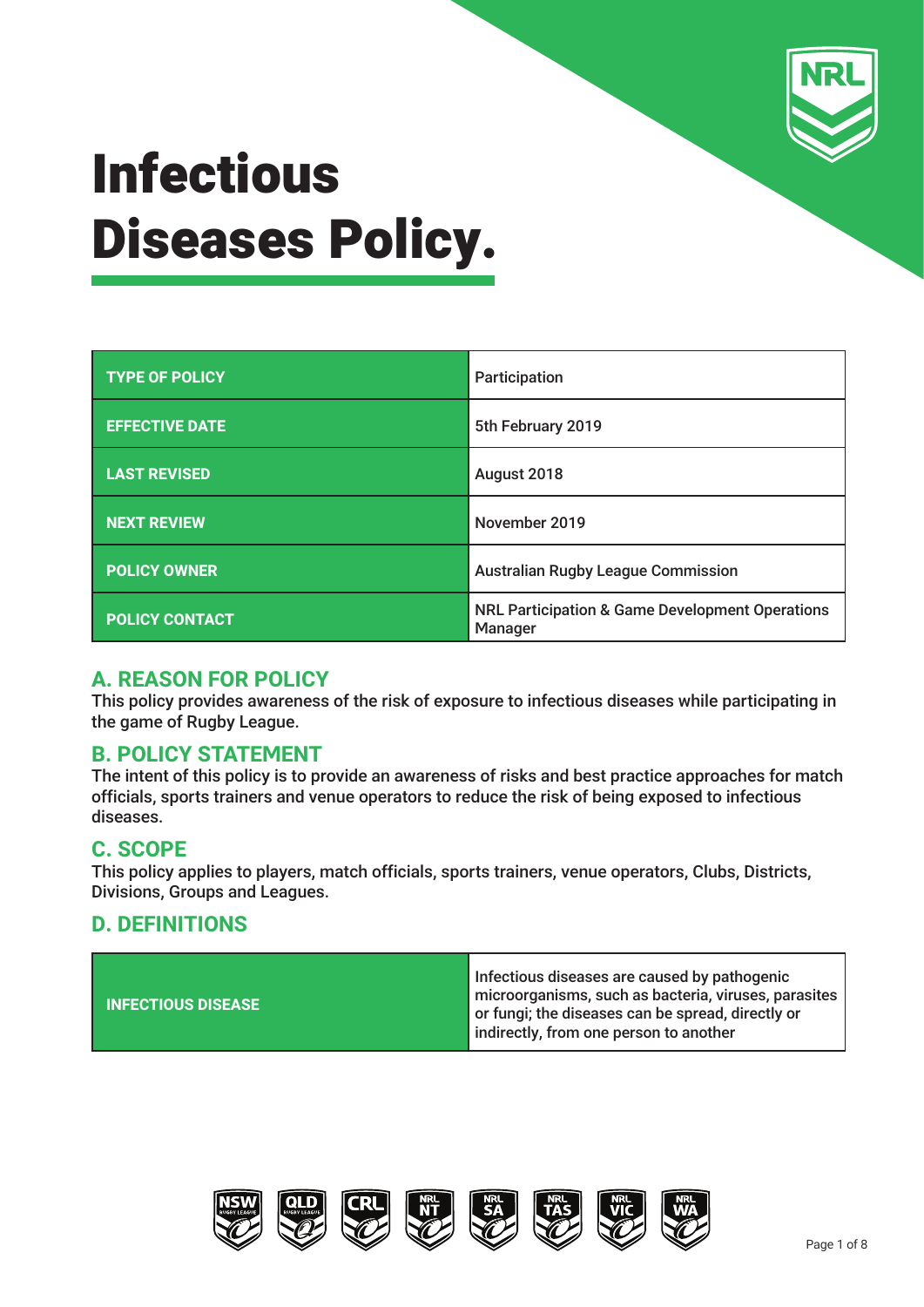

# **E. POLICY HISTORY**

| <b>PARTICIPATION POLICY</b><br><b>IDENTIFICATION NUMBER</b> | <b>VERSION</b> | <b>RELEASE DATE</b> | <b>AUTHOR</b>                                            |
|-------------------------------------------------------------|----------------|---------------------|----------------------------------------------------------|
| P002                                                        | 2.0            | 5th February 2019   | <b>National Participation</b><br><b>Policy Committee</b> |

# **INFECTIOUS DISEASES POLICY**

## **1.0. BACKGROUND**

Many blood-borne infectious diseases can be transmitted during body contact and collision sports such as Rugby League. The more serious include Hepatitis and HIV (AIDS). Infectious diseases may be spread by contact between broken skin or mucous membrane and infected:

- i. Blood
- ii. Saliva (there is no evidence that contact with saliva can place someone at high risk of HIV infection)

Many bacteria and viruses can be transmitted via saliva and other secretions from the nose and throat if water bottles, referee's whistles and other similar articles are shared during sporting activities. These include potential serious infections such as meningococcal illness, whooping cough, hepatitis A, hepatitis B and glandular fever.

## **2.0. RECOMMENDATIONS TO REDUCE RISK OF TRANSMISSION**

a. It is the players' responsibility to maintain strict personal hygiene, as this is the best method of controlling the spread of these diseases.

b. HIV, hepatitis viruses and other infections can be acquired by Rugby League players and staff in activities unrelated to Rugby League.

c. It is strongly recommended that all players involved in Rugby League be vaccinated against hepatitis B and all other currently recommended childhood vaccinations.

d. All players with prior evidence of infectious disease are strongly advised to obtain advice and clearance from a doctor prior to participation.

e. Open cuts and abrasions occurring during a match or training must be reported and managed immediately. The wounds should be covered to prevent any transfer of blood to another player.

f. If the bleeding cannot be controlled the player must cease playing/training.

g. Players should avoid unnecessary contact with the blood of other players.

h. Players should not share drink containers. Each player should have his/her own drink container. Shared drink containers may transmit meningococcal disease and other infectious diseases.

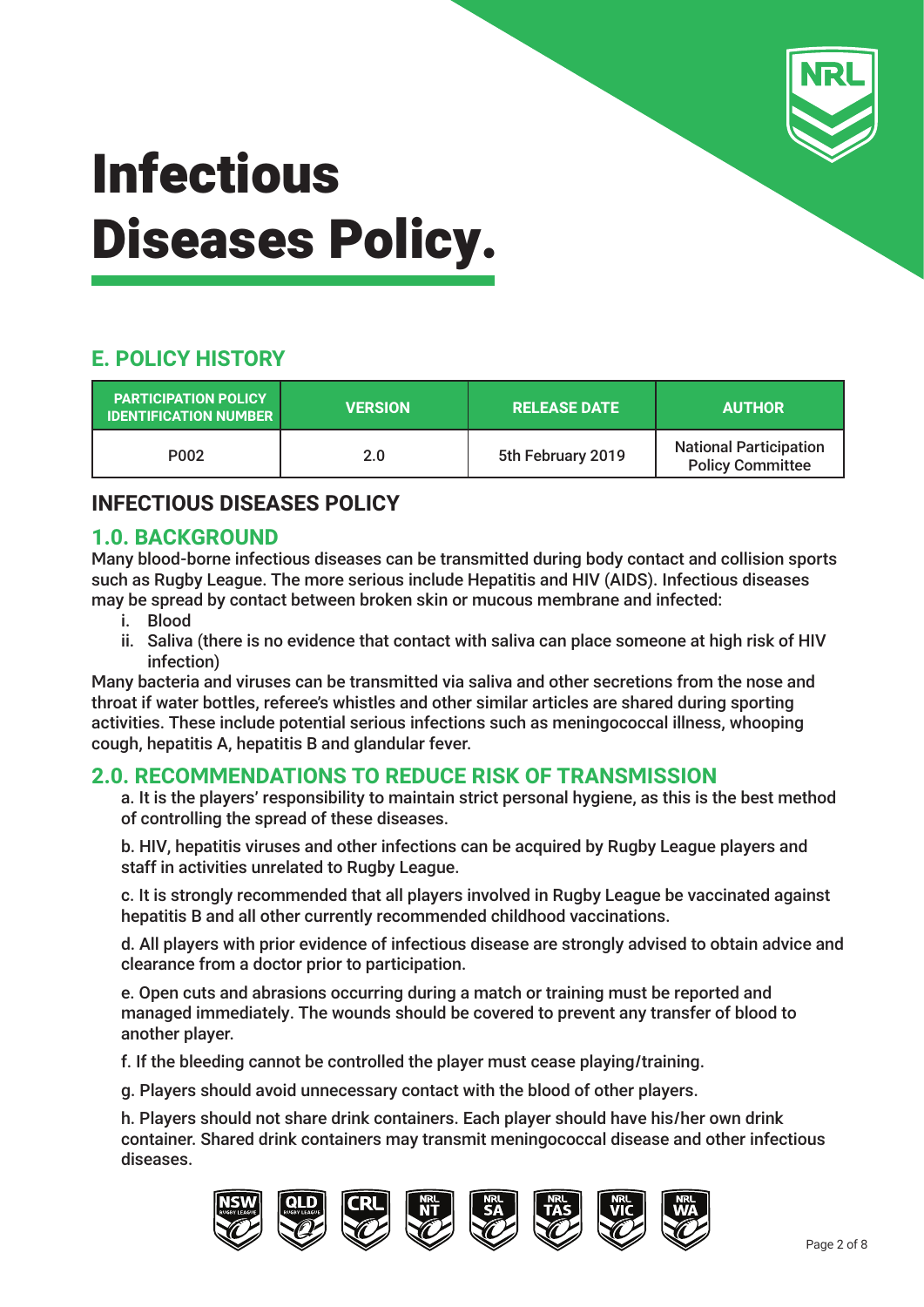

i. During matches and training, players should drink only from their own drink containers or recommended water containers possessing spouts. Players should not have contact with or touch the nozzle of squeeze bottles.

#### **3.0. RESPONSIBILITIES OF MATCH OFFICIALS AND SPORTS TRAINERS**

Match officials and sports trainers have direct contact with players throughout the game. This direct contact could result in match officials and sports trainers being exposed to blood and saliva. Below is a best practice approach for match officials and sport trainers in their interactions with players.

### **3.1. MATCH OFFICIALS**

- a. Match officials must report all open cuts and abrasions to medical staff at the first available opportunity.
- b. If the match official notices a bleeding or blood contaminated player, he/she will immediately stop play and call 'time-out' and signal to the team trainer to attend to the player.
- c. If the match official stops play twice for the same player and the same wound, the player must be taken from the field for management and either interchanged or the team may elect to play on without the affected player until the player can return to play.
- d. If a bleeding player has left the field for management and is not interchanged, he/she may return to the field of play at any time provided he/she does so from an on-side position. If the bleeding player has been interchanged, he/she may only return to the field through the interchange official or as a normal interchange player.
- e. A bleeding player returning to the field of play who has not been interchanged, is not to be regarded as a replacement/interchange player and therefore may take a kick for goal. Conversely, a bleeding player returning to the field of play who has been interchanged may not take a kick for goal at that time.
- f. If bleeding cannot be controlled and the wound securely covered, the player must not continue in the game and a replacement will be made.
- g. If the bleeding player does not leave the field voluntarily or when ordered to do so by the match official, the match official may dismiss the player and charge him /her with misconduct.
- h. It is strongly recommended that match officials in Rugby League should be vaccinated against hepatitis B and all other currently recommended childhood vaccinations.
- i. Match officials who are unwell during or after a game should not continue to take part in the game, unless cleared to do so by a doctor (if present).

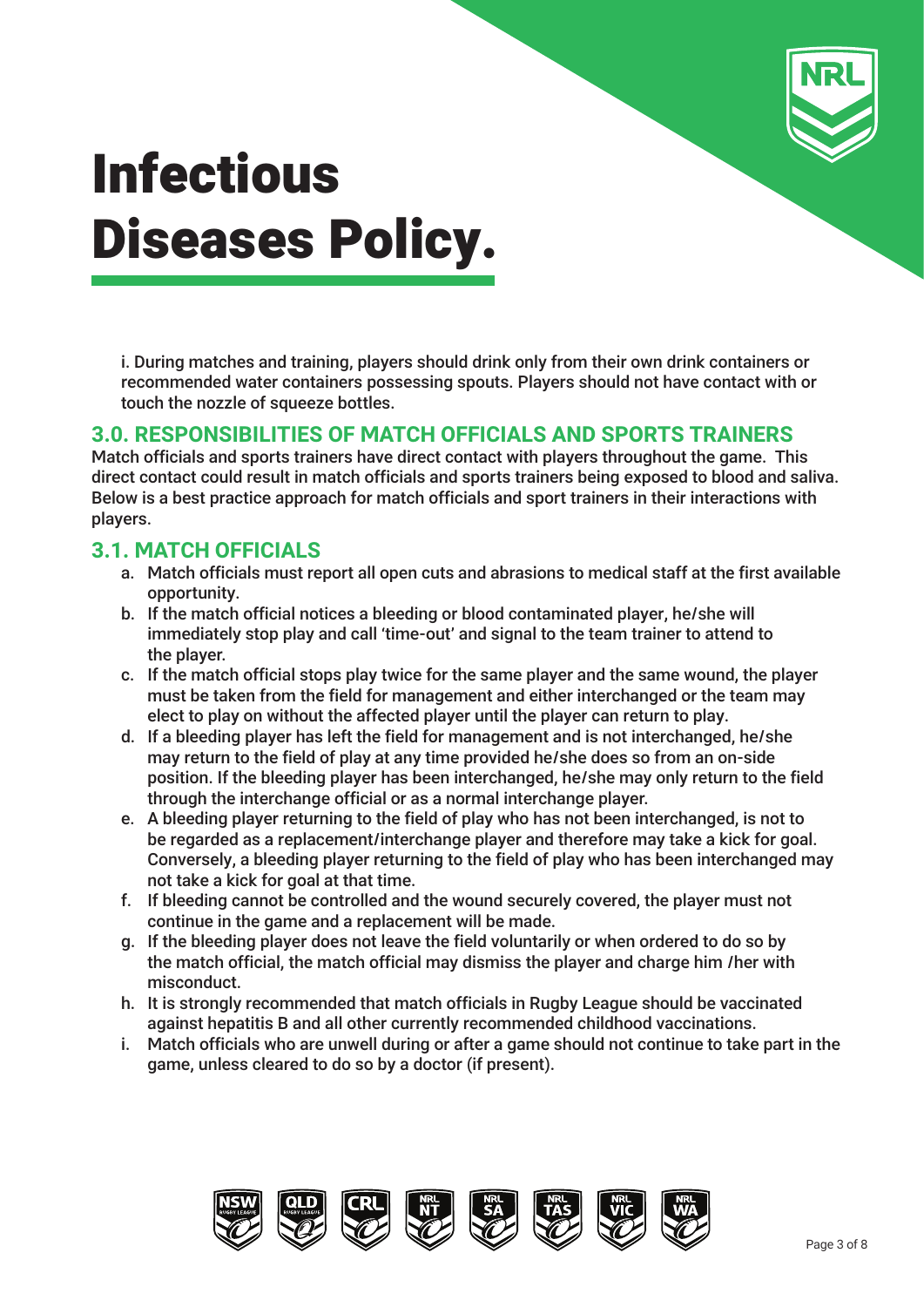

j. Match officials should be supplied with water bottles, whistles and any other equipment that has the potential to be contaminated by saliva. These items must not be shared with any other person at any time.

#### **3.2. SPORTS TRAINER**

- a. The team sports trainer will immediately enter the field of play to assess whether the player can be managed/assessed on the field or whether he/she will be managed off the field.
- b. If the sports trainer advises that the player can be managed/assessed on the field, the referee will instruct the player to drop out behind play for that purpose and the match will immediately recommence.
- c. If the sports trainer advises the referee that he/she will have to manage/assess the player off the field, the match will not restart until the player has left the field. The player may be interchanged, or alternatively the team can elect to temporary play on with 12 players. (Note: other than for the initial assessment, the match will not be held up while the bleeding player receives treatment or is interchanged).
- d. All contaminated clothing and equipment must be replaced prior to the player being allowed to resume play. If no alternate clothing is available contaminated gear should be sprayed with bleach/detergent solution\*.
- e. It is strongly recommended that if players report to the sport trainer that they are feeling unwell prior to the sporting event, the sports trainer should assess the player and be cautious with regards to the player's participation in the training session and/or game. The sports trainer should consult with a team doctor (if there is one) or recommend the player consult their own doctor.
- f. Players who are unwell during or after a sporting event should not continue to take part in the event, unless cleared to do so by the team doctor (if there is one) or a General Practitioner.

# **4.0. SPORTS TRAINERS – MINIMISING THE RISK OF TRANSMISSION OF BLOOD BORNE DISEASES**

a. Players who have an open cut or ulcerating sore should be seen by the team doctor (if there is one) or a General Practitioner and not take part in a training session or game unless cleared by that Doctor to do so.

b. Those attending to bleeding players should wear non-utility gloves, i.e. disposable latex or vinyl gloves that must never be reused. These gloves must be worn when direct contact is anticipated with blood or body substances, mucous membranes, non-intact skin, or when attending to first aid of a bleeding player or handling items or contact surfaces contaminated with blood or body substances.

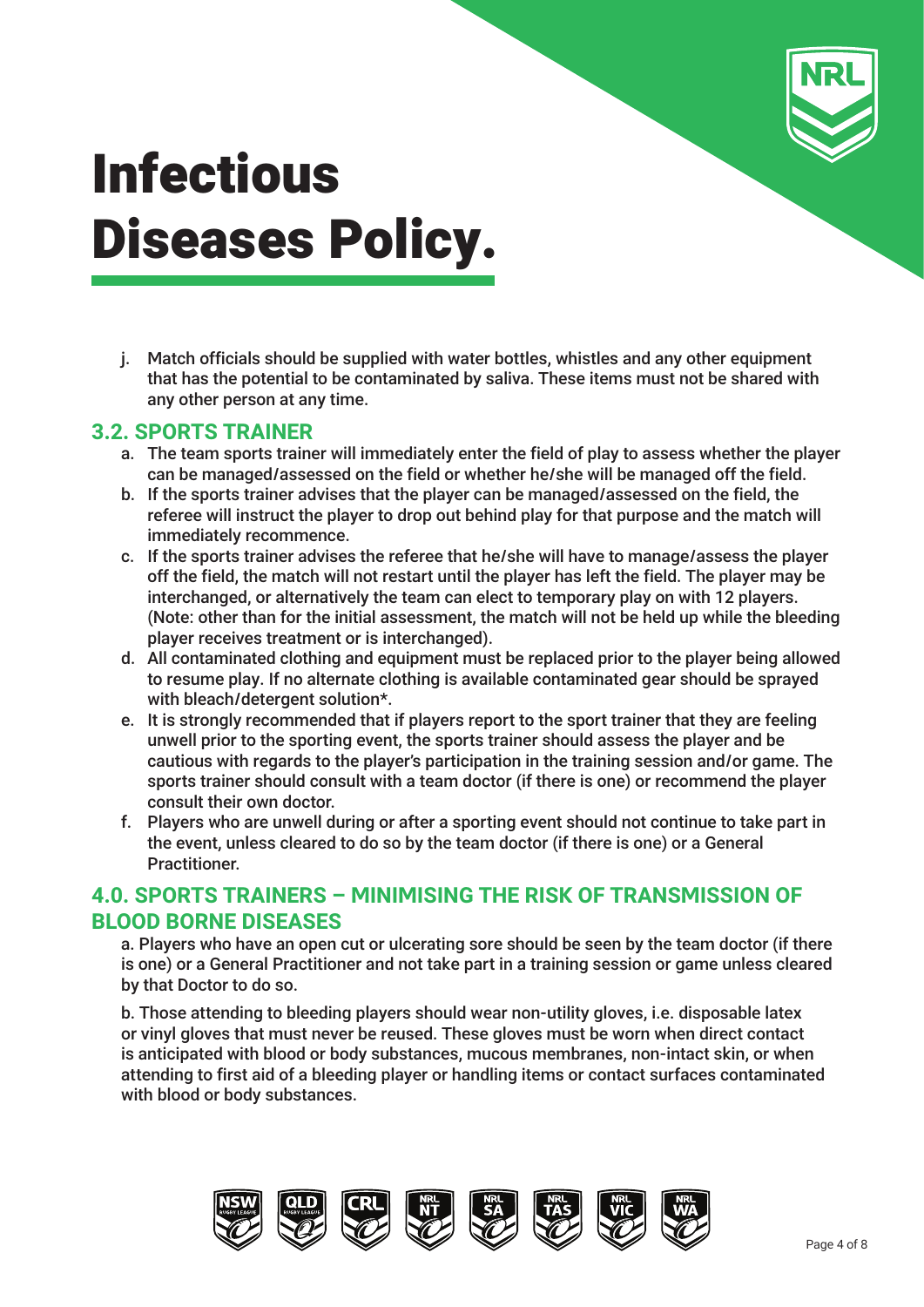

- c. Gloves must be changed and discarded:
	- i. As soon as they are torn or punctured
	- ii. After contact with each player
- d. Hands must be washed after removal and disposal of gloves. Medical/First Aid kits must contain disposable protective gloves, soap and plastic bags for disposal of contaminated equipment/ clothing.
- e. Disposable resuscitation devices should be available and accessible. They should be used for anyone requiring mouth-to-mouth cardiopulmonary resuscitation (CPR). Any CPR training should include instruction in the use of resuscitation devices to prevent direct mouth-to-mouth contact between the injured person and the resuscitator. (However, if no such device is available, CPR should still be administered when required as the risk of transmission of any significant infectious disease is low).
- f. If a player has a skin lesion, he/she must be immediately reported to the responsible sports trainer and medical attention sought.
- g. If a skin lesion is observed, it must be immediately cleansed with suitable antiseptic and securely covered.
- h. If a bleeding wound occurs, the individual's participation must be interrupted until the bleeding has been stopped and the wound is both rinsed with plenty of water or normal saline to remove dirt and covered with a waterproof dressing. Any embedded object that cannot be removed by the above procedure should be referred to hospital for evaluation.
- i. A separate first aid room should be available for the treatment and suturing of wounds.

# **4.1 SPORTS TRAINERS – ACTIONS TAKEN IN THE EVENT OF A BLOOD SPILL**

In an accident where bleeding occurs and:

- a. Skin is penetrated or broken, the immediate first aid is to clean the wound with water or normal saline.
- b. Clothes are bloodstained, they should be changed with clean ones once the wound has been treated (or sprayed with bleach/detergent\* solution if no alternative clothing is available). They should be handled with rubber gloves while being treated.
- c. Blood gets on the skin, irrespective of whether they are cuts or abrasions, wash well with soap and water and/or antiseptic solution.
- d. Eyes are contaminated, rinse the area gently but thoroughly, with the eyes open, with water or normal saline.

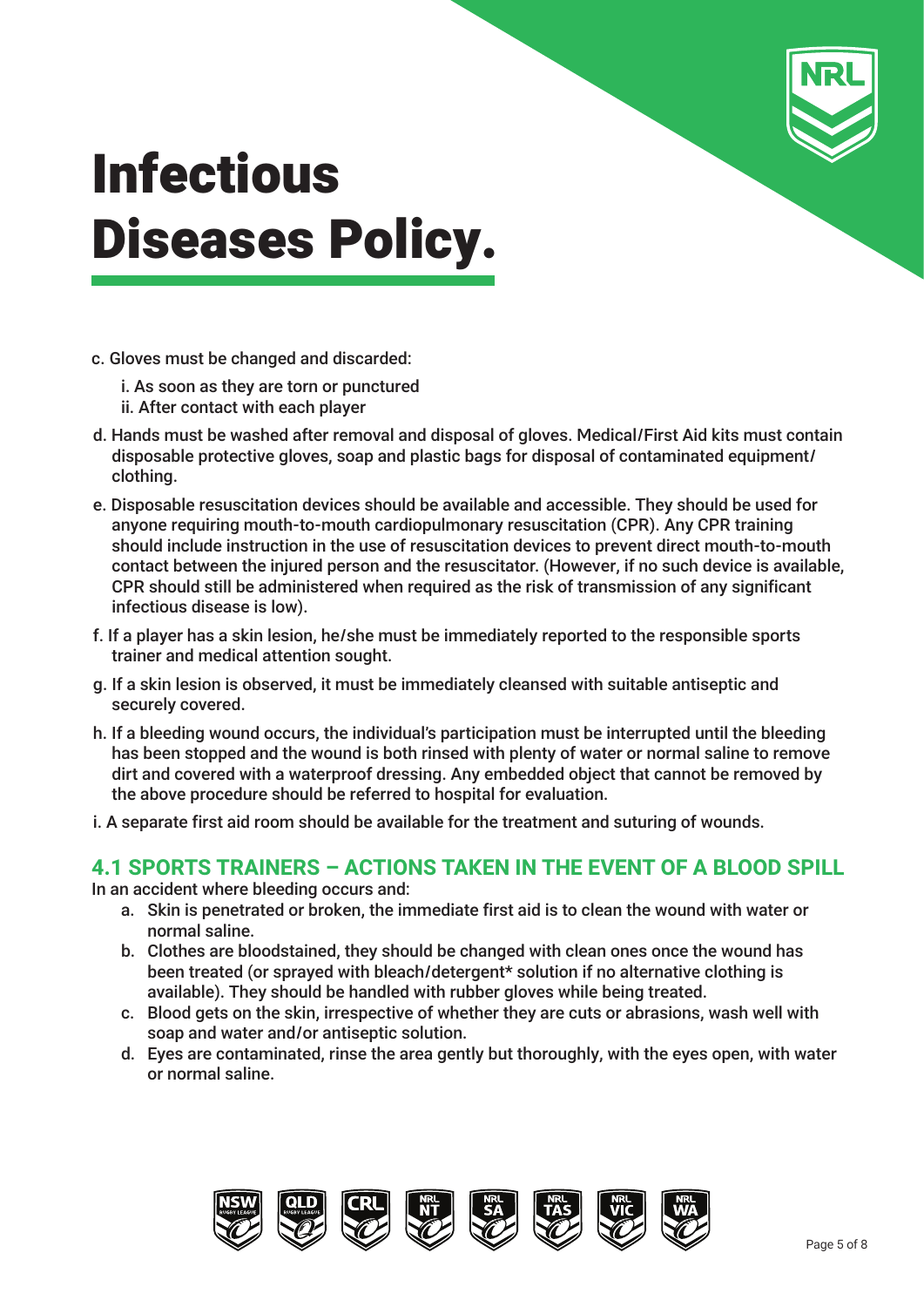

- e. A player is wearing contact lenses:
	- **•** Leave the contact lens in while the eye is irrigated with water or normal saline, the contact lens is acting as a barrier to the eye.
	- **•** When the eye has been adequately irrigated for several minutes, remove the contact lenses and clean in the normal manner.
	- **•** They can then be reused. They do not have to be cleaned any differently than normal and they do not need to be discarded.
- f. Blood gets in the mouth, spit it out and rinse the mouth with water several times. Where there is additional concern about infection, medical advice should be sought.

# **5.0. VENUES**

The venues that are provided to players and match officials should be presented and maintained appropriately to minimize the risk to infection. Below are best practice approaches for change rooms, first aid rooms and gymnasiums.

# **5.1. CHANGE ROOMS – BEST PRACTICE (WHERE APPLICABLE)**

- a. It is the club's responsibility to ensure that the dressing rooms are clean and tidy. Particular attention should be paid to hand basins, toilets, showers and benches. Adequate soap, paper hand towels, brooms, refuse disposal bins and disinfectants must be available at all times. Drains must run freely.
- b. Communal bathing areas (e.g. spas and other environments where water is not chlorinated or disinfected) should be strongly discouraged.
- c. Recovery baths/ice baths
	- **•** Shared use is strongly discouraged
	- **•** Players bleeding, with open wounds, boils, rashes or other potentially infective skin lesions/conditions should not use these facilities due to the risk of cross infection of other players and exacerbation of their own current conditions
- d. The practice of spitting and urinating (other than in the toilet) in team areas must not be permitted.
- e. All clothing, equipment and surfaces contaminated by blood must be treated as potentially infectious and cleaned immediately.
	- **•** When cleaning up blood and body fluids the following universal precautions must be used: i. Disposable gloves must be worn;
		- ii. If spill is large, confine and contain the spill with absorbent towels;
		- iii. Place absorbent paper towels in sealed plastic bag and dispose with the normal garbage or contaminated waste bin (preferable); and
		- iv. Wipe the site with disposable towels soaked in a solution of 2% detergent and 0.5% bleach\*.

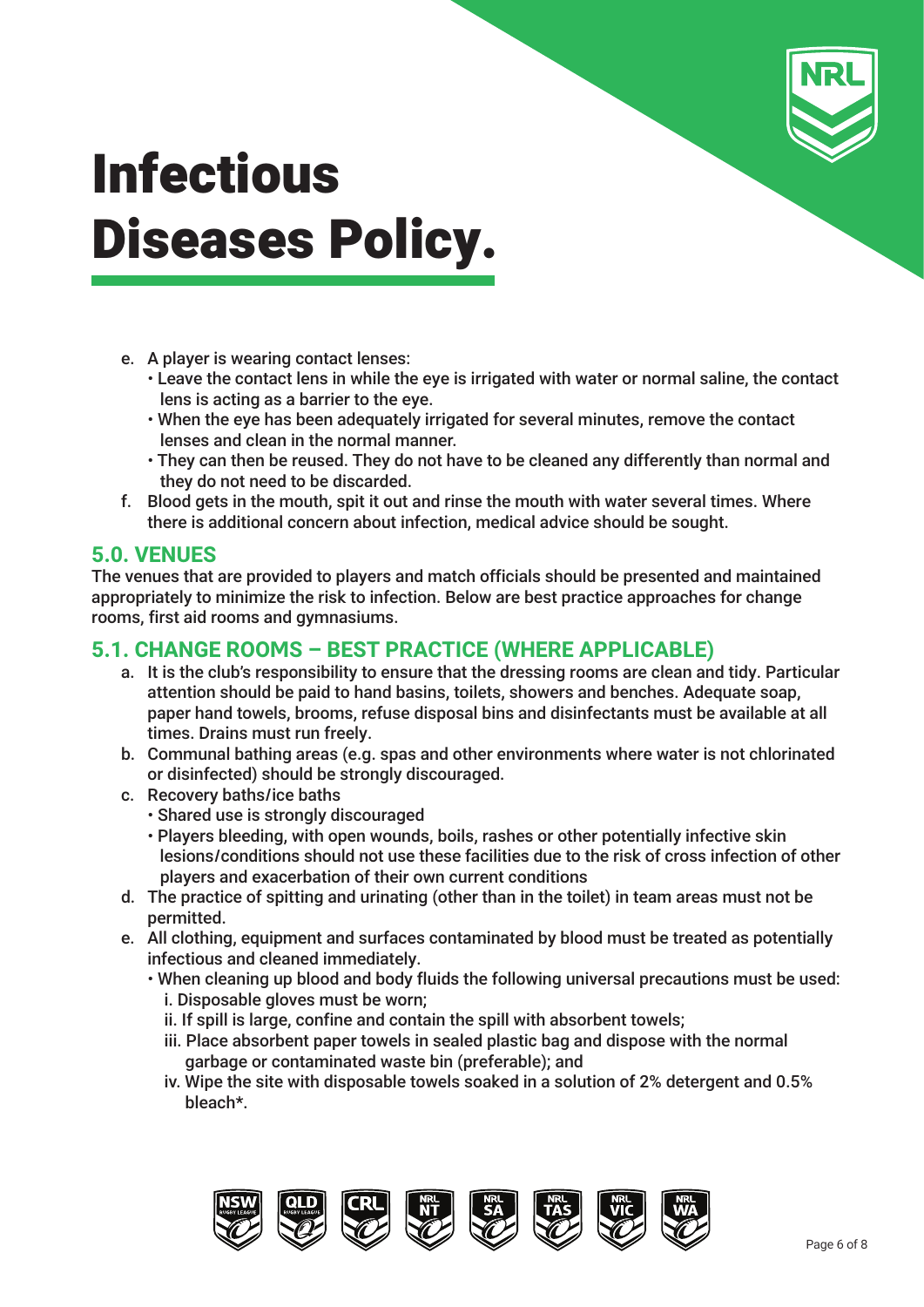

- **•** Routine laundry washing is sufficient for washing of linen/clothes (use hot water >80 degrees Celsius).
- **•** Disposable gloves must be worn when handling blood-soiled linen/clothing or equipment.
- f. Sharing of towels, shaving razors, face washers and drink containers must not occur.
- g. It is strongly recommended that all personnel working in Rugby League team areas should be vaccinated against hepatitis B (and all other currently recommended childhood vaccinations) and know their immunity status.
- h. In all training areas, open cuts and abrasions must be reported to medical staff and treated immediately.
- i. Players should be supplied with their own water bottles and any other equipment that has the potential to be contaminated with saliva.

# **5.2. FIRST AID ROOM – BEST PRACTICE (WHERE APPLICABLE)**

- a. The first aid room must be cleaned regularly
- b. The first aid room must contain a rubbish bin with plastic liners, which are to be disposed of after use at each training session/match.
- c. Needles/syringes must be disposed of after use in a suitable sharps waste disposal kit (needles/syringes must only be administered by a professional qualified medical practitioner).

## **5.3. GYMNASIUM**

- a. Flooring should be of a non-pervious material with a sealed surface that is easily cleaned. Carpet and artificial turf type surfaces are discouraged.
- b. Players should must have shoes, shirt and their own towel for each workout.

## **6.0. EDUCATION**

It is the obligations of Clubs, Districts, Divisions, Groups and Leagues to provide suitable information on the associated risk factors and prevention strategies against infectious diseases.

#### NOTES:

\*Bleach/detergent solution for Blood Contamination of Clothes and other surfaces

- a. A spray container with 15mL of standard dishwashing detergent and 32mL of standard household bleach in 250mL of water is to be standard equipment for each team, on the sideline and in the dressing rooms.
- b. Minor contamination of clothing and equipment must be sprayed, and thoroughly soaked, with the solution immediately the player leaves the field.
- c. The decontamination solution should be in contact with the blood spill for between one (1) and five (5) minutes.